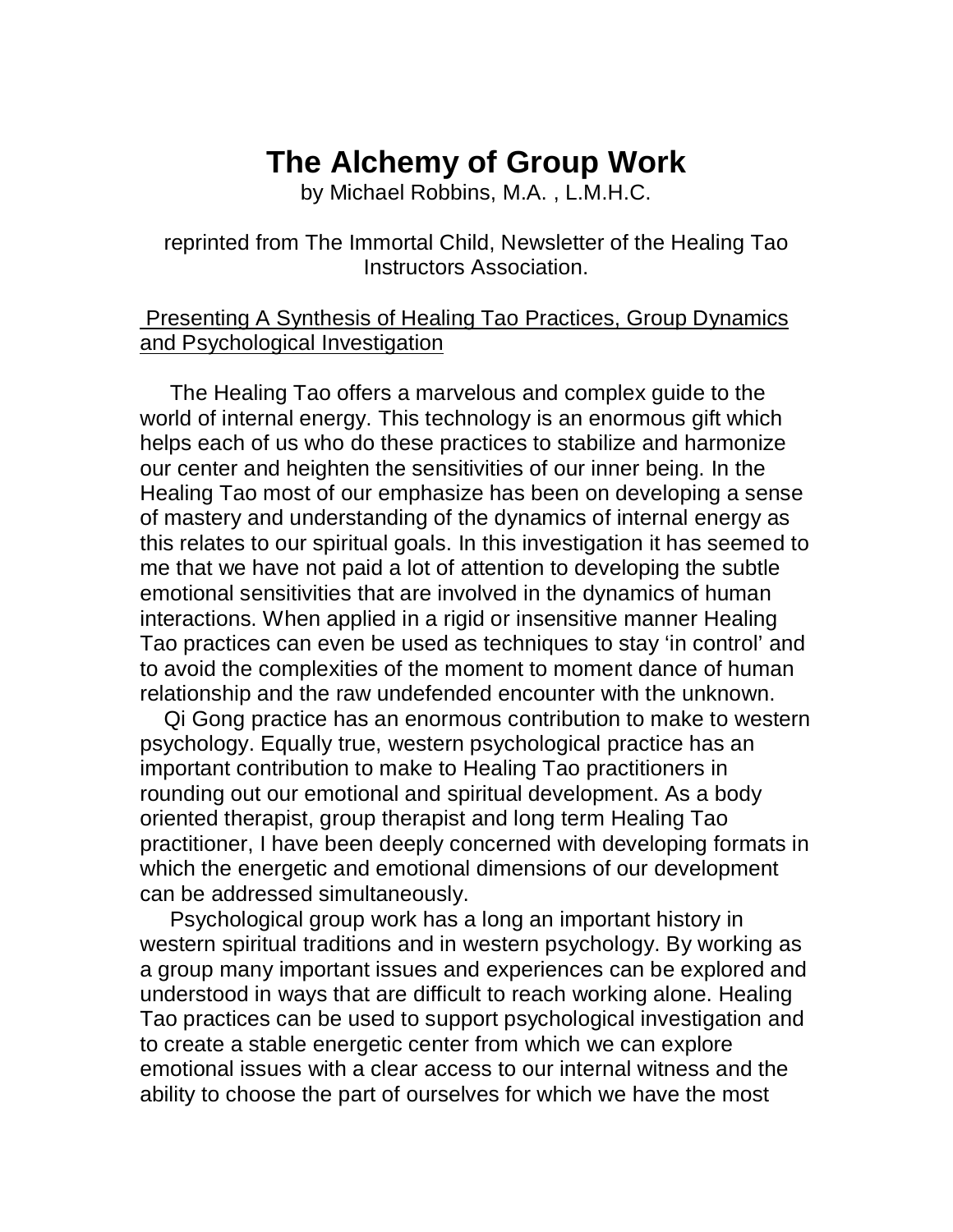curiosity or about which we feel we have the most to learn. As we adapt Healing Tao Practices into a modern western context we have the opportunity to integrate this knowledge and wisdom and to create a synthesis which answers the calling of the particular context of our lives. By combining Healing Tao practices with psychological work we may be able to enhance the tastes and textures of the Qi gong practices which we are already doing and build a deeper container for our community which includes another octave of emotional contact, intimacy and authenticity. This retreat will present one unique synthesis which hopefully will answer a yearning from a particular part of the Healing Tao community to integrate more in depth psychological and emotional work with our energetic practices.

#### A Mindfulness Based, Present Centered Form Of Group Work

 The particular kind of group work that I have been using in combination with Healing Tao practices, is a present centered, mindful, here and now form of group psychotherapy. This particular kind of therapy is different then a lot of other psychological work in that it allows for no explaining, story telling, interpretation or advise giving. The heart of this work is that group members stay in moment to moment contact with their inner experience and in resonance with the group members who are exploring similar experiences. As a group facilitator, I am constantly looking at the dynamics of the group as a whole, as opposed to the dynamics of individuals. By taking on the lens of the 'group as a whole' each individual member gains the very important benefit of coming to understand that it is impossible to take any part of their experience just personally. Each group member is a voice not only for themselves but also for the sub-group of people who are exploring a similar experience and for the group as a whole. This shift in perspective is also resonant with the recommendation of many spiritual teachings that we learn how to shift our awareness from the constricted perspective of our 'small mind' which take's everything personally and so easily becomes hurt, resentful or walled off behind a barrier of misunderstanding, anger or pride, and learn how to experience our emotional life from a more objective point of view. By keeping the group experience within the boundaries of the present moment and limiting our universal tendency to explain away our experience rather then explore it, the group energy also becomes very alive and contactful.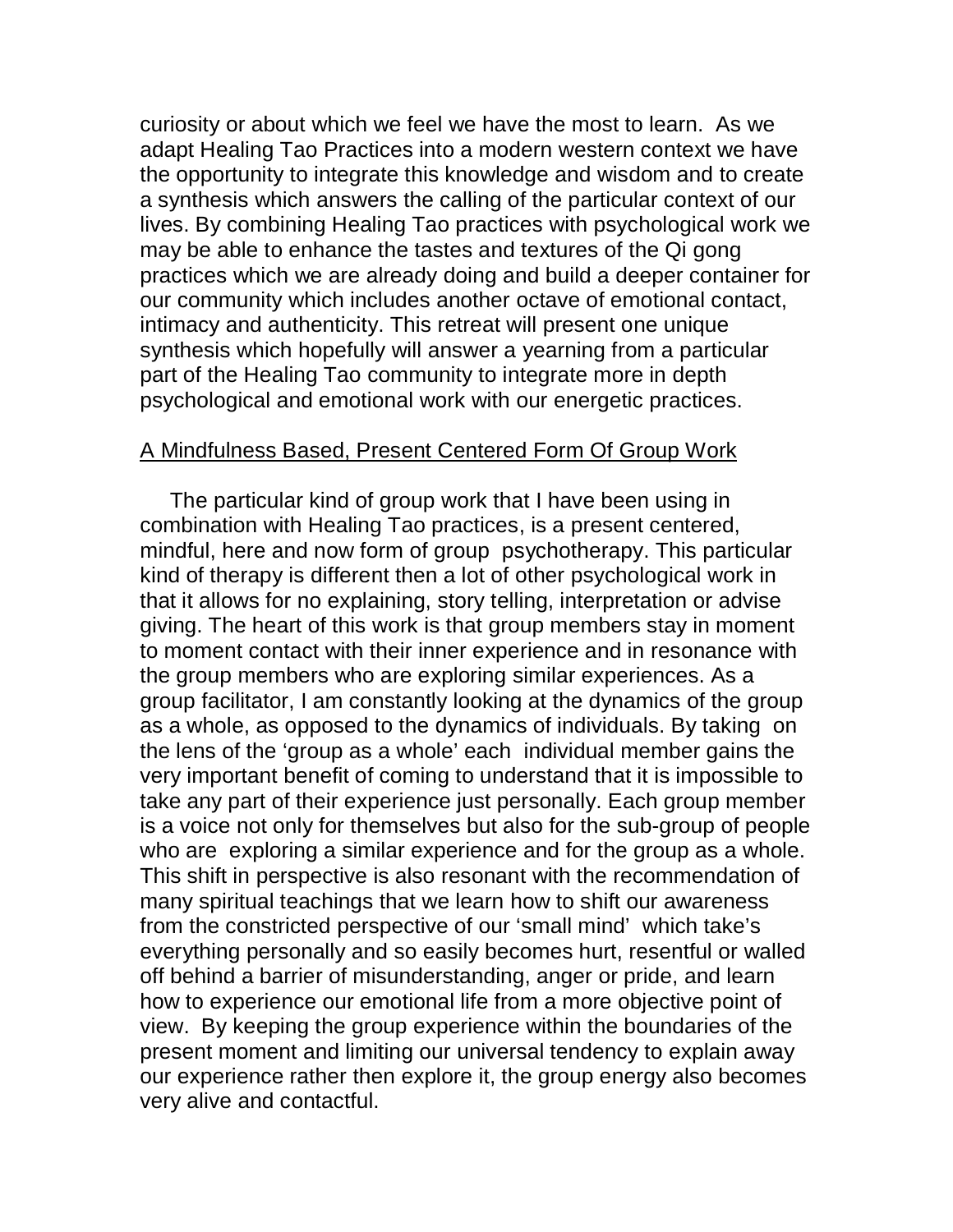### The Confrontation with the Unknown

 As the group explores it's moment to moment experience we systematically encounter our defenses against our authentic experience, the frustrations and gratifications of group life, and most importantly the characteristic ways we protect ourselves from the unknown. From a Taoist point of view, the unknown , the vast, pregnant void, lies at the heart of the mystery of our existence. In the context of the groups exploration we have progressively more profound confrontations with the unknown every time we undo a distorted way of thinking, let go of defensive tension and explore the experience underneath it, give up a familiar role, or come into real relationship with someone with whom we have been holding a projection or withholding parts of our self. This experience of the unknown reaches into deeper levels of our bodies, minds and spirits as we undo each defensive layer of psychophysiological armor and increase our capacity to tolerate the raw undiluted voltage of the primary life force. As Healing Tao practitioners we are certainly well equipped with a methodology to increase our capacity for a greater intensity and higher frequency of chi flow. This type of group work can help us to increase our sophistication and subtle understanding of the interpersonal and psychological dynamics of this greater energy flow.

 It is a frequent and familiar error on the spiritual path to believe that we can control or manipulate the life force. Unfortunately our ego, (in Taoist alchemy, the lesser Shen) will use anything, including spiritual practices, to keep itself in control and safe from the raw encounter with this awesome power. This form of group work is a gentle and powerful way to confront and work through the personality patterns and defenses that have been holding us back from a deeper ability to surrender to the calling of our spiritual self. For many people this leads to very important and practical changes in their approach to personal relationships, their professional life, and their spiritual practice. On a very concrete level these changes can include feeling more energetic, less anxious or depressed (as well as a methodology to work with these symptoms), a diminished tendency to act out anger in destructive ways, a greater capacity for intimacy and the ability to contain and integrate a wide variety of feelings that may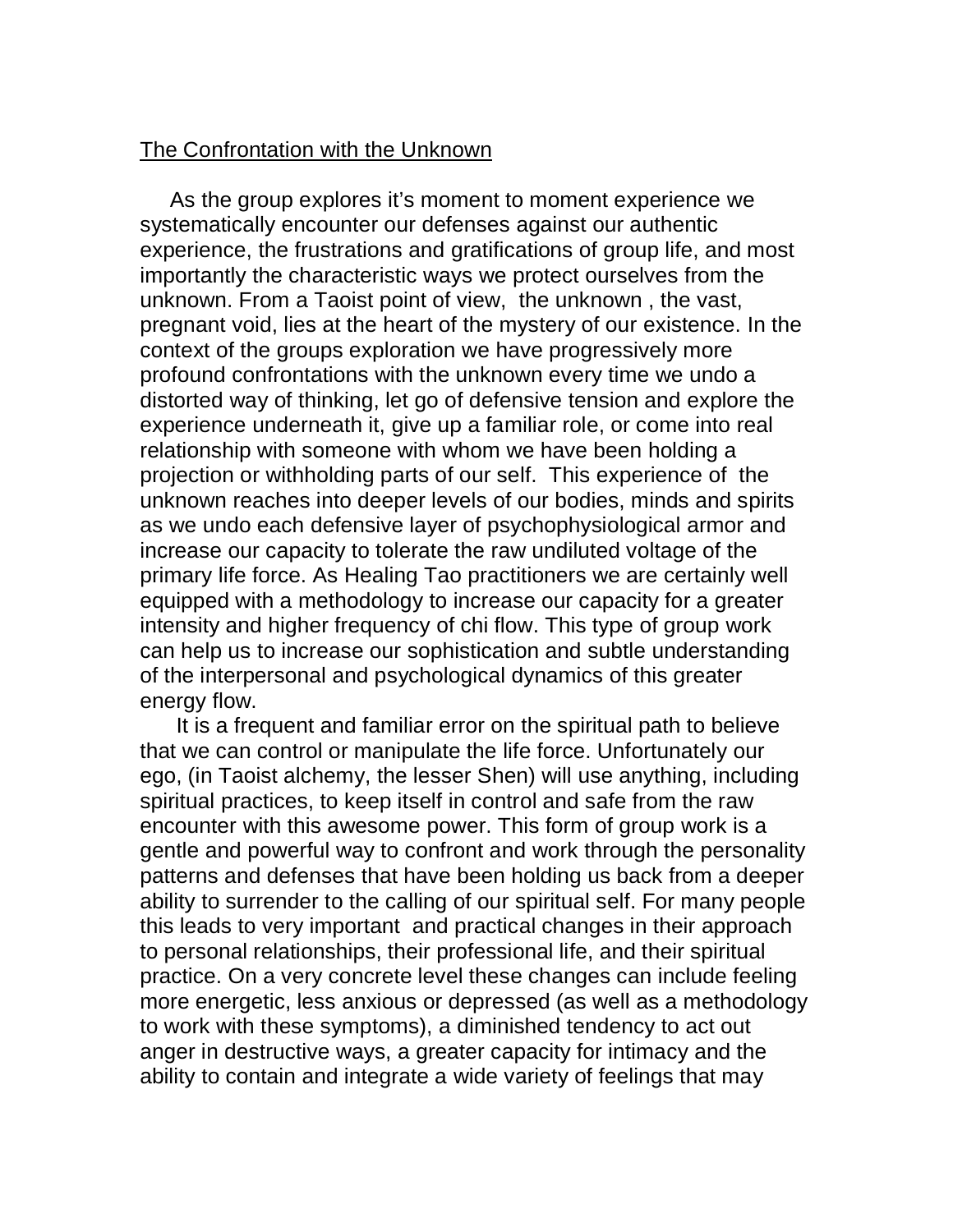have become off limits or dissociated as a result of painful life experiences.

 Because this work can be quite challenging, at each fork in the road group members always have the choice of exploring either their defense or coming up to the next immediate edge of their unknown. In this process we discover that the experience of the unknown changes depending on the context and the phase of group development that the group is exploring as well as the personal experience one is bringing to the session (so that what was unknown yesterday is the known today!).

#### The Principals Of Alchemy Applied to Group Dynamics

 The principals of this type of group therapy, which is called Systems Centered Therapy are drawn from General Systems Theory (1), and interestingly enough are almost identical to the basic tenets of Alchemy.

 The first principal is **Isomorphy** (2). In language that might be more familiar, this is the principal that the macrocosm is contained within the microcosm. The universe, the five elements, everything that ever was or will be is inside of us in a potential state. (Sound familiar?) In the context of the group what this means is that the group is a reflection of our inner being. Each time we enter the group we are in a sense entering a hall of mirrors in which we find different reflections of our humanity. Some sessions we are resonating more with one aspect or another. Because the group as a whole can hold such a relatively larger band of human possibility then any one of us can individually, many different experiences can be explored to some depth during any given session. We also catch the 'downdraft' from each others explorations and 'grok' something of each others realizations in a visceral, non-intellectual, cellular way. In fact as practitioners trained in the dynamics of energy, Taoist group members will probably be acutely aware of these types of transmissions. Usually the group will progress by exploring opposite sides of an experience by turns before finding a balanced synthesis and integration, which a Taoist might predict based on the principles of yin and yang. For example if a part of the group is exploring feelings of blind trust and the idealization of external authority another part of the group might begin to become aware of their stubborn suspiciousness of outside authority. Or in another phase of the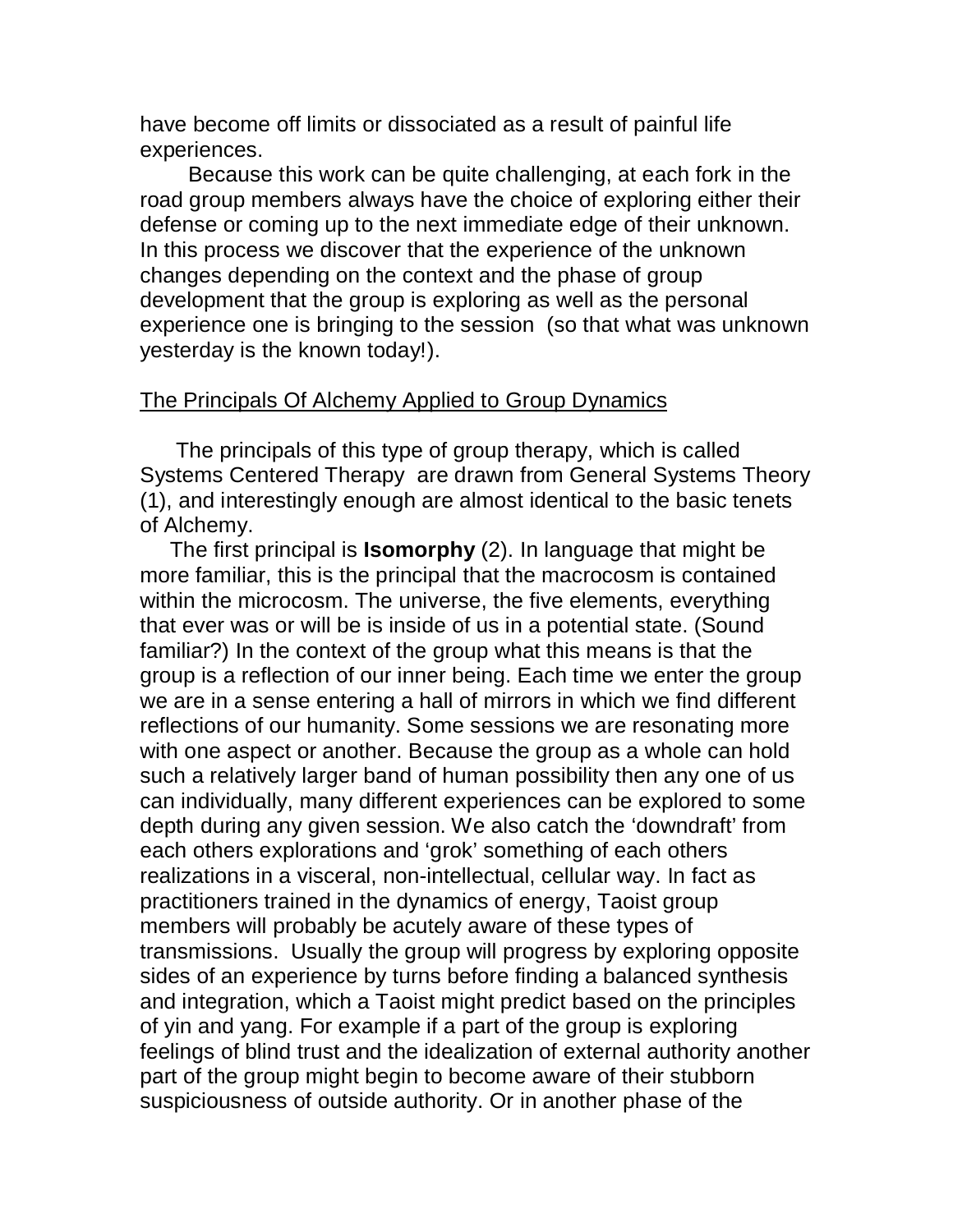groups development an exploration of feelings of irritation and anger might be followed by an exploration of feelings of closeness and intimacy.

 The next principle is that of **Hierarchy**. This principal states that 'every system exists in the environment of the system above it and is the environment for the system below it' (3). In terms of the group this means that the group as a whole is the environment for the subgroups, ( i.e. the members of the group that are exploring similar experiences based on resonance), which are in turn the environment for the individual members. What this also means, is that who we are in any given group has at least as much (or more!) to do with the group dynamics then it does with us. The Taoist meditation system is built on the principle of hierarchy. The microcosmic orbit lives inside the environment of the internal organs and the five elements (Fusion 1&2), which live inside the environment of the special meridians (Fusion 3), which lives inside the environment of our male,yang and female, yin energy (lesser Kan and Li), which lives inside the environment of the five elements of the planet (greater Kan & Li), which lives inside the environment of the solar system (Greatest Kan & Li) etc.

 The next principle is that of **Structure**. Structure refers to the observation that "every system is defined by its boundaries in space, time reality and role." (4) In simple language in order to be effective in any task we have to be fully psychologically present in time and space (here and now), with all of our energy in the role that is appropriate to the goal which we wish to accomplish. It is not enough to simply have our physical bodies present in time, space and role, we must also be psychologically present in these ways before we can be truly effective. Although this might sound simplistic and obvious, the actual achievement of getting across these boundaries can be quite a profound experience! We must also be living in reality and not fantasy about the requirements which we must meet in order to accomplish our goal.

 The last principle is that of **Function**, which defines the dynamic by which systems grow. This principle states that "systems survive develop and transform from simple to complex by the process of discriminating and integrating differences" (5). Put another way, before we can learn anything new on any level - physically, emotionally, mentally or spiritually - we have to first recognize that it is different from what we already know, find enough similarities with it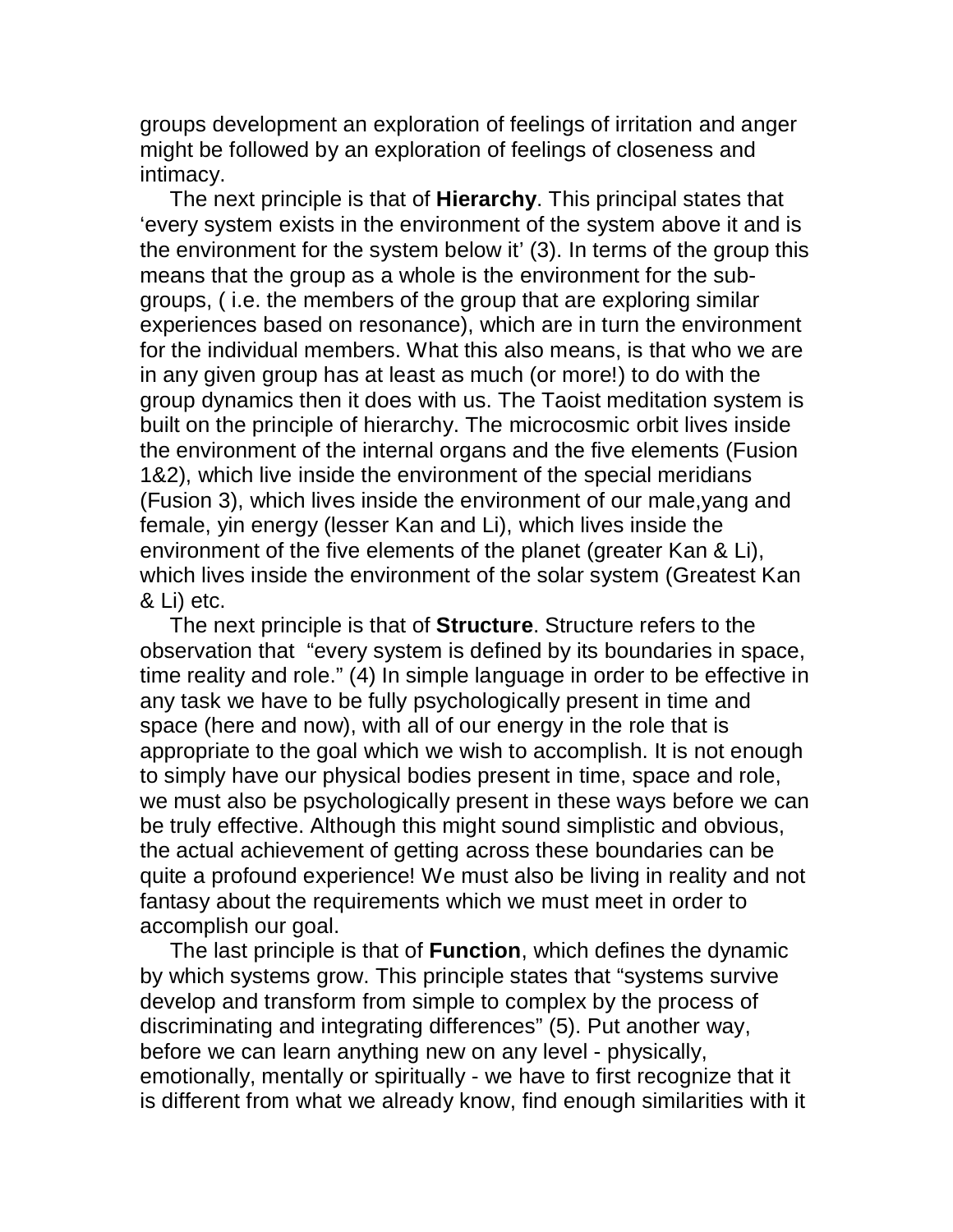to make a connection based on some authentic resonance, and then be willing to integrate it into our being. Without the recognizing and seeking out different types of nourishment for our bodies, minds and spirits, we would stagnate and rigidify in our growth. The ancient Taoists recognized that as we develop we need new and different kinds of nourishment to feed each level of integration and therefore devised different practices to work with different aspects of the human, animal, vegetative, planetary, and galactic dimensions of experience.

 Along with doing basic Healing Tao practices and the group work, I will work with creative and/or expressive exercises to help stimulate the groups progress, and give the group some brief theoretical lectures on the phases of group development. As each group is different it is impossible for me to predict what exercises I will use, but in past retreats these exercises have been very effective in stimulating each members dynamic confrontation with the unknown in gentle and powerful ways. The information on the phases of group development is very important information for anyone that is leading any type of group, whether it is a meditation group, a martial arts school, or a therapy group.

# Are You ready to explore Group Alchemy?

 Feel into your heart to see if you feel called to do this retreat at this time in your life and practice. I have just used a lot of words to describe something that is much better understood through first hand experience. Although the theoretical basis for this type of work is complex, like the Healing Tao, the experience is actually quite simple, heart-centered and often profoundly transformational. It will most certainly be an opportunity to stretch yourself into the unknown in important ways. It will also be a space to work safely with each other on an exciting new level which I hope will deepen the emotional and spiritual maturity of each individual and of the community as a whole as well as increase each persons sophistication and understanding of group dynamics and basic leadership skills. If you have any questions or comments please feel free to contact me at 617 623 0024, or on the web at michaelrobbins@rcn.com .